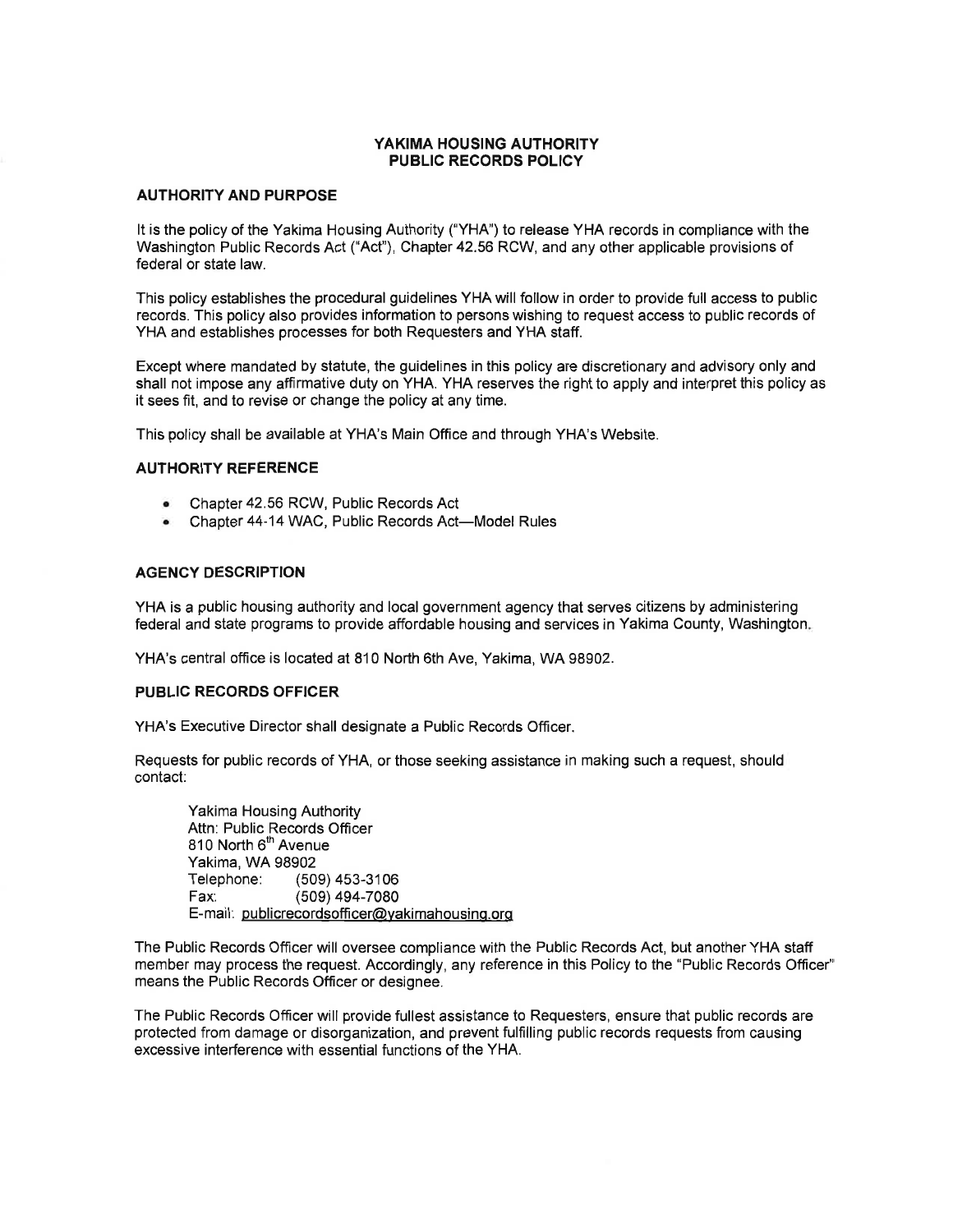## **GENERAL AVAILABILITY OF RECORDS**

Public records will be available for inspection and copying from 9:00 a.m to noon and 1 :00 p.m. to 4:00 p.m., Monday through Friday. YHA's normal business hours are, Monday through Thursday, 12:30 to 5:30 p.m. excluding federal holidays. Thus, if a requestor seeks to inspect and/or copy records outside of YHA's normal business hours, the requestor should coordinate with the Public Records Officer to arrange for mutually agreeable times for inspection and/or copying.

Records must be inspected at YHA's office located at 810 North 6<sup>th</sup> Avenue, Yakima, WA, unless the requester pays for copies as provided in this policy and in Chapter 42.56 RCW. YHA will not allow original records out of YHA's office except that YHA may send original records to a reputable commercial copying center to fulfill a records request.

#### **Inspection will be denied and the records withdrawn by the Public Records Officer if the Requester, when reviewing records, acts in a manner which will damage or substantially disorganize the records or interfere with other essential functions of YHA.**

Some of the commonly requested YHA documents are available on our website at www.yahimahousinq.org. Requesters are encouraged to view the documents available on the web site prior to submitting a records request. YHA may also fulfill its obligation to provide "access" to a public record by providing a requester with a link to a website containing an electronic copy of a requested record.

YHA is a local agency and has opted out of the requirement to keep an index of records. RCW 42.56.070(4)(a). YHA determined by Resolution #14-797, that maintaining an index would be unduly burdensome and would interfere with the YHA's operations due to the number and complexity of records generated as a result of the wide range of YHA activities, limited staff to complete the necessary work to create and maintain such index, and the general cost to YHA that would result from lost staff time to perform other critical functions necessary to YHA's operations and mission to provide affordable, safe, housing.

#### **MAKING A PUBLIC RECORDS REQUEST**

Any person wishing to inspect or copy public records of YHA should make the request in writing on the YHA request form, or by letter, fax, or e-mail addressed to the YHA's Public Records Officer (see above for contact information). The request form is available for use by Requesters at the office of the Public Records Officer and on-line at YHA's website: www.yakimahousing.org. Requests should include the following information:

- 1. Name of requestor;<br>2. Address of requestor
- 2. Address of requestor;<br>3. Other contact information
- 3. Other contact information, including telephone number and any e-mail address;<br>4. The date and time of day of the request:
- 4. The date and time of day of the request;<br>5. Identification of the public records adequ
- Identification of the public records adequate for the public records officer or designee to locate the records;
- 6. Location or department of the requested records, if known;
- 7. Whether the Requestor intends to inspect the records or obtain photocopies, or electronic copies, at the costs set forth below in this policy; and
- 8. The method by which YHA should contact the Requestor.

If a Requestor wishes to have copies or electronic reproductions of the records made instead of simply inspecting them, he or she should so indicate and make arrangements to pay for copies of the records or a deposit. The costs for copies are set forth below.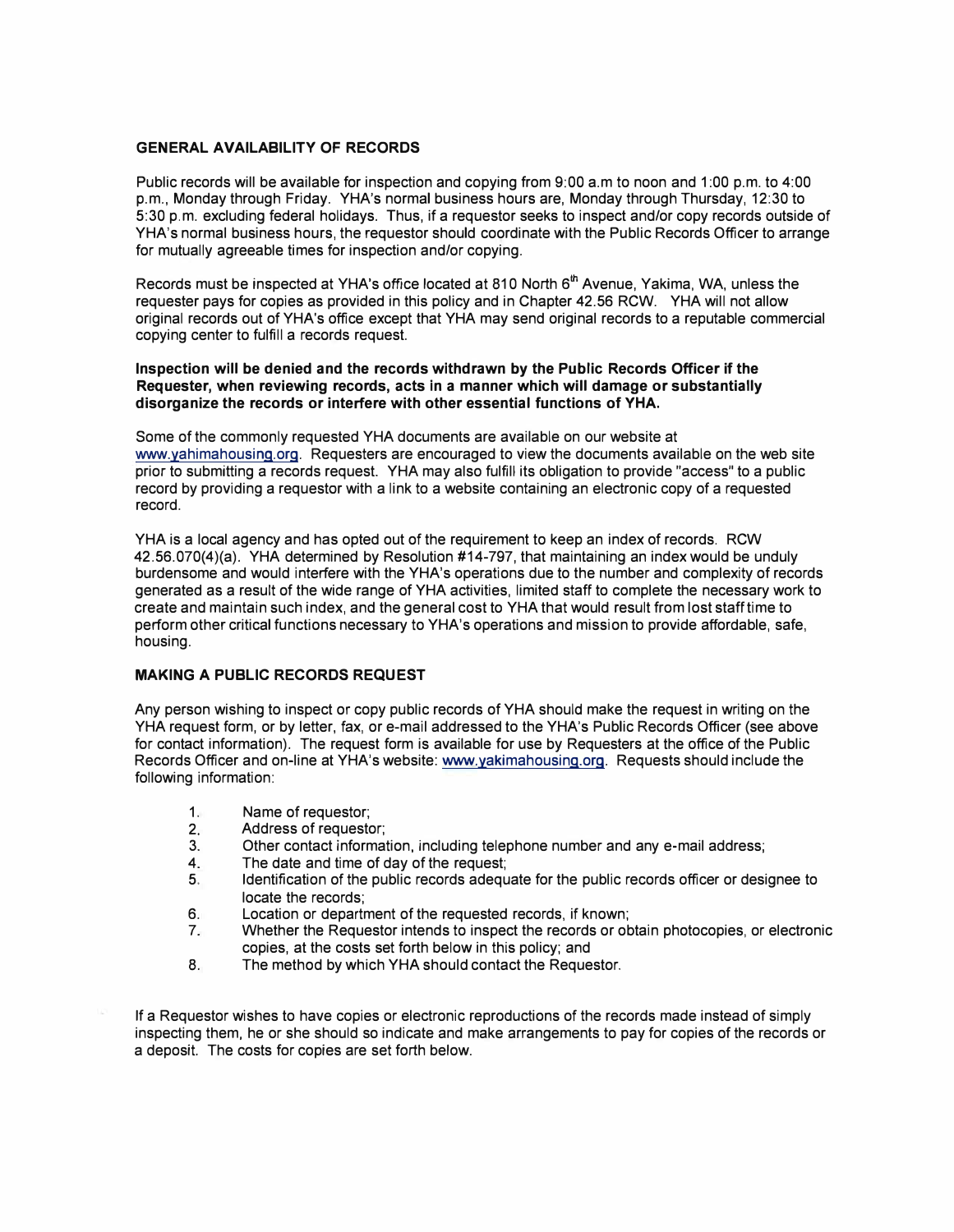The Public Records Officer or designee may accept requests for public records that contain the above information by telephone or in person. If the Public Records Officer or designee accepts such a request. he or she will confirm receipt of the information and the substance of the request in writing.

YHA may ask a Requestor to prioritize the records he or she is requesting so that the agency is able to provide the most important records first.

YHA will not require a Requestor to disclose the purpose of the request with two exceptions:

- 1. If the request is for a list of individuals, YHA will ask the requestor if he or she intends to use the records for a commercial purpose. YHA is not authorized to provide public records consisting of a list of individuals for a commercial use, and will require any person requesting public records that includes a list individuals to provide a declaration under penalty of periury that certifies sufficient facts from which the Public Records Officer can reasonably determine that the records will not be used for commercial purposes.
- $2.$ YHA may seek information sufficient to allow it to determine if another statute prohibits disclosure due to statutory criteria or conditions that would either permit or prohibit the disclosure.

# **PROCESSING OF PUBLIC RECORDS REQUESTS**

### **A: Providing Fullest Assistance**

YHA will provide the fullest assistance to requestors and provide the most timely possible action on public records requests. The Public Records Officer will process requests in the order allowing the most requests to be processed in the most efficient manner.

#### **B: Acknowledging Receipt of Request**

Within five business days of receipt of the request, the public records officer will do one or more of the following:

- $\mathbf{1}$ . Make the records available for inspection or copying;
- $2.$ If copies are requested and payment of a deposit for the copies, if any, is made or terms of payment are agreed upon, send the copies to the requestor;
- $3.$ Provide a reasonable estimate of when records will be available; or
- $4.$ If the request is unclear or does not sufficiently identify the requested records, request clarification from the Requestor. Such clarification may be requested and provided by telephone. If the Requestor fails to clarify an unclear request. YHA will not respond to it further. If the Requestor does not respond to the agency's request for a clarification within thirty days of the agency's request, YHA may consider the request abandoned send a closing letter to the Requestor; or
- Deny the request. 5.

#### C: Consequences of Failure to Respond

If YHA does not respond in writing within five business days of receipt of the request for disclosure, the Requestor should consider contacting the public records officer to determine the reason for the failure to respond.

# D: Protecting Rights of Others

In the event that the requested records contain information that may affect rights of others and may be exempt from disclosure, the public records officer may, prior to providing the records, give notice to such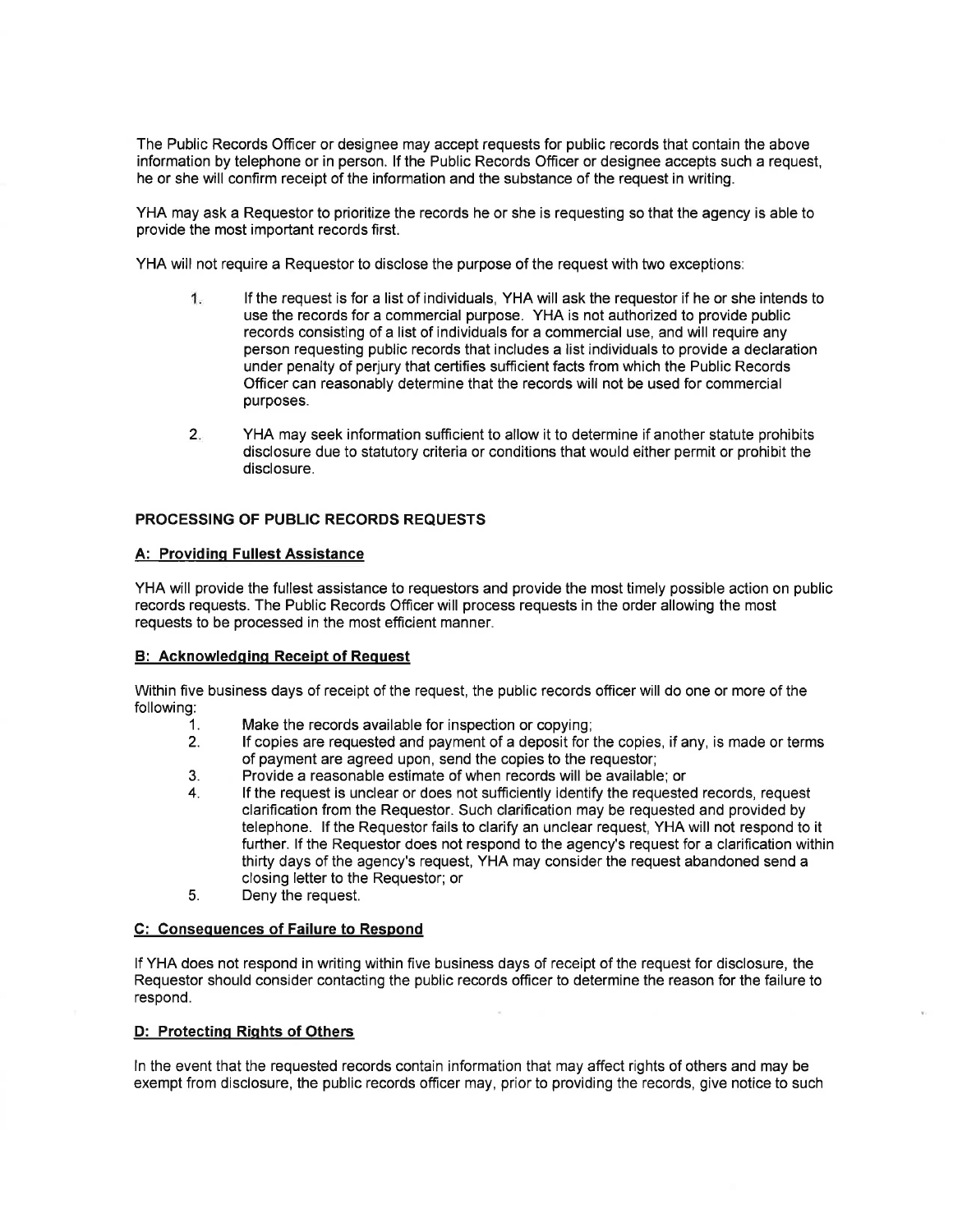others whose rights may be affected by the disclosure. Such notice should be given so as to make it possible for those other persons to contact the requestor and ask him or her to revise the request, or, if necessary, seek an order from a court to prevent or limit the disclosure. The notice to the affected persons will typically include a copy of the request.

## **E: Disclosure Determination Procedure**

YHA will utilize a disclosure determination procedure to guide the determination as to whether a particular record, or portion thereof, must be disclosed. The procedure is attached to this policy and incorporated herein as Appendix A.

# **F: Records Exempt from Disclosure**

Some records are exempt from disclosure, in whole or in part. If YHA believes that a record is exempt from disclosure and should be withheld, the Public Records Officer will state the specific exemption and provide a brief explanation of why the record or a portion of the record is being withheld. If only a portion of a record is exempt from disclosure, but the remainder is not exempt, the Public Records Officer will redact the exempt portions, provide the nonexempt portions, and indicate to the requestor why portions of the record are being redacted.

YHA reserves the right to seek to enjoin the examination or production of any specific record, the examination or production of which YHA determines would clearly not be in the public interest and would substantially and irreparably damage any person or would substantially and irreparably damage vital governmental functions.

### **G: Inspection of Records**

YHA shall promptly provide space to inspect public records. No Requestor may remove a document from the viewing area or disassemble, alter, mark on or destroy an original record during inspection. YHA may have an agency employee observe the inspection or copying of records by the Requestor to ensure that they are not disorganized, altered or destroyed. A Requestor shall indicate which documents he or she wishes the agency to copy. To select a paper record for copying during an inspection, a Requestor must use a nonpermanent method such as a paperclip or adhesive note.

A Requestor must claim or review the assembled records within thirty days of YHA's notification to him or her that the records are available for inspection or copying. The agency will notify the Requestor in writing of this requirement and inform the requestor that he or she should contact YHA to make arrangements to claim or review the records.

The inspection of records cannot create excessive interference with the other essential functions of the agency. Similarly, copying records at agency facilities cannot unreasonably disrupt the operations of the agency.

Inspection times can be broken down into reasonable segments such as half days. However, inspection times cannot be broken down into unreasonable segments to either harass YHA or its staff or delay access to the timely inspection of records.

If a Requestor or a representative fails to claim or review the records, or an installment thereof, within the thirty-day period or make other arrangements, YHA may close the request and refile the assembled records. Other public records requests can be processed ahead of a subsequent request by the same person for the same or almost identical records, which can be processed as a new request.

# H: Providing Copies of Records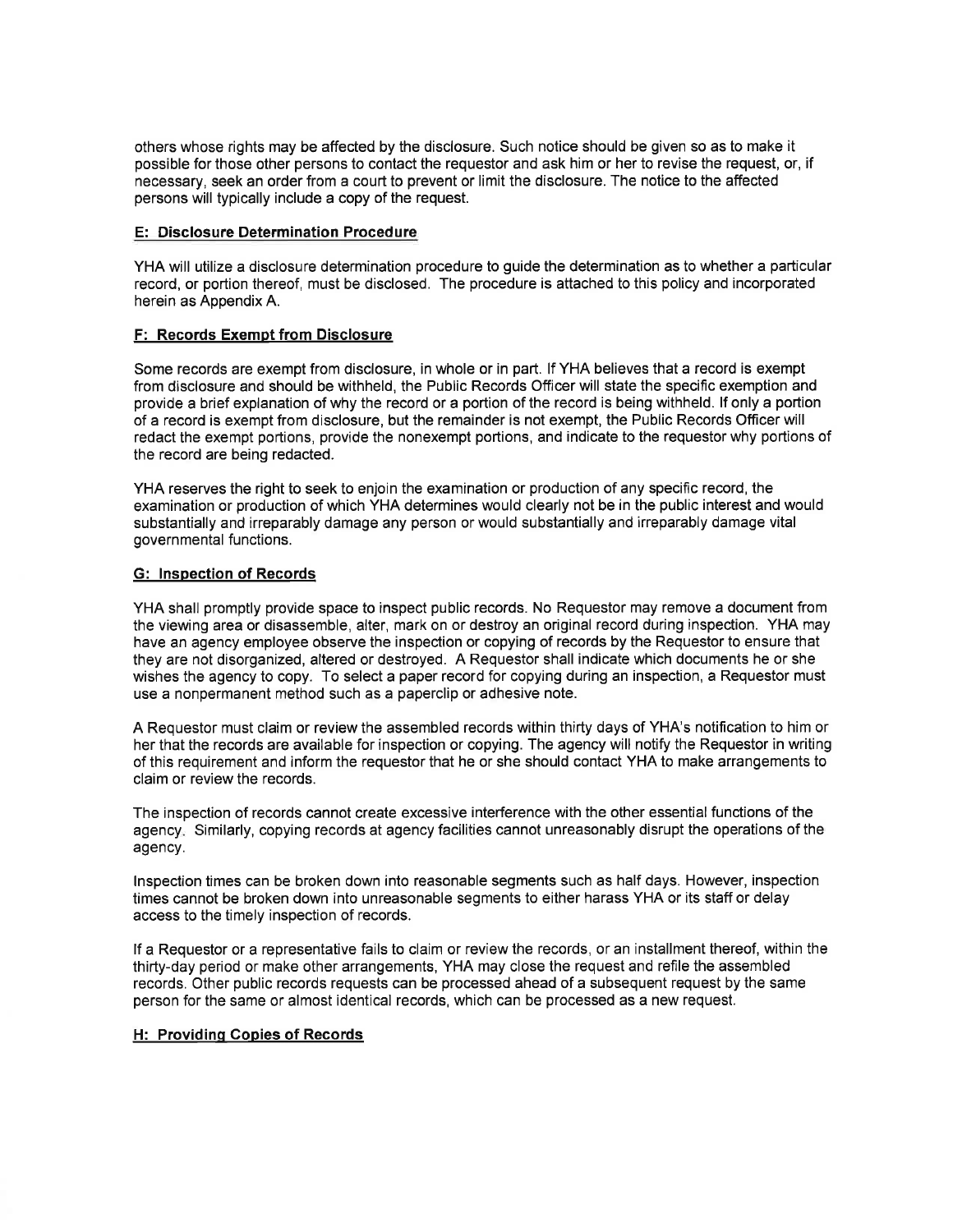After inspection is complete, the Public Records Officer shall make the requested copies or arrange for copying. The Requestor shall pay any applicable deposit as provided herein prior to copies being made. Full payment for copies must be received prior to delivery of the requested copies.

## I: Providing Records in Installments

When the request is for a large number of records, the Public Records Officer will provide access for inspection and copying in installments, if he or she reasonably determines that it would be practical to provide the records in that way. If, within thirty days, a Requestor fails to inspect the entire set of records or one or more of the installments, the Public Records Officer will stop searching for the remaining records and close the request.

## J: Completion of Inspection

When the inspection of the requested records is complete and all requested copies are provided, the Public Records Officer will indicate that YHA has completed a diligent search for the requested records and made any located nonexempt records available for inspection.

# K: Closing Withdrawn or Abandoned Request

When a Requestor either withdraws the request or fails to fulfill his or her obligations to inspect the records or pay the deposit or final payment for the requested copies, the public records officer will close the request and indicate to the Requestor that YHA has closed the request.

## **L: Later Discovered Documents**

If, after the YHA has informed the requestor that it has provided all available records, YHA then becomes aware of additional responsive documents existing at the time of the request, YHA will promptly inform the requestor of the additional documents and provide them on an expedited basis.

YHA otherwise has no affirmative duty to search for responsive records once a request has been duly closed, and a Requestor must submit a new request for additional records created or obtained by YHA after the date of the original request has been closed.

#### M: No Duty to Create Records

YHA is not obligated to create a new record to satisfy a records request. However, sometimes it is easier for YHA to create a record responsive to the request rather than collecting and making available voluminous records that contain small pieces of the information sought by the requestor.

The decision to create a new record is left to the discretion of YHA. If YHA considers creating a new record instead of disclosing the underlying records, YHA will seek the consent of the requestor to ensure that the requestor is not actually seeking the underlying records.

Making an electronic copy of an electronic record is not creating a new record; instead, it is similar to copying a paper copy. Similarly, eliminating a field of an electronic record can be a method of redaction; it is similar to redacting portions of a paper record using a black pen or white-out tape to make it available for inspection or copying.

#### N: Electronic Records

The process for requesting electronic public records is the same as for requesting paper public records.

When a requestor requests records in an electronic format, the public records officer will provide the nonexempt records or portions of such records that are reasonably locatable in an electronic format that is used by the agency and is generally commercially available, or in a format that is reasonably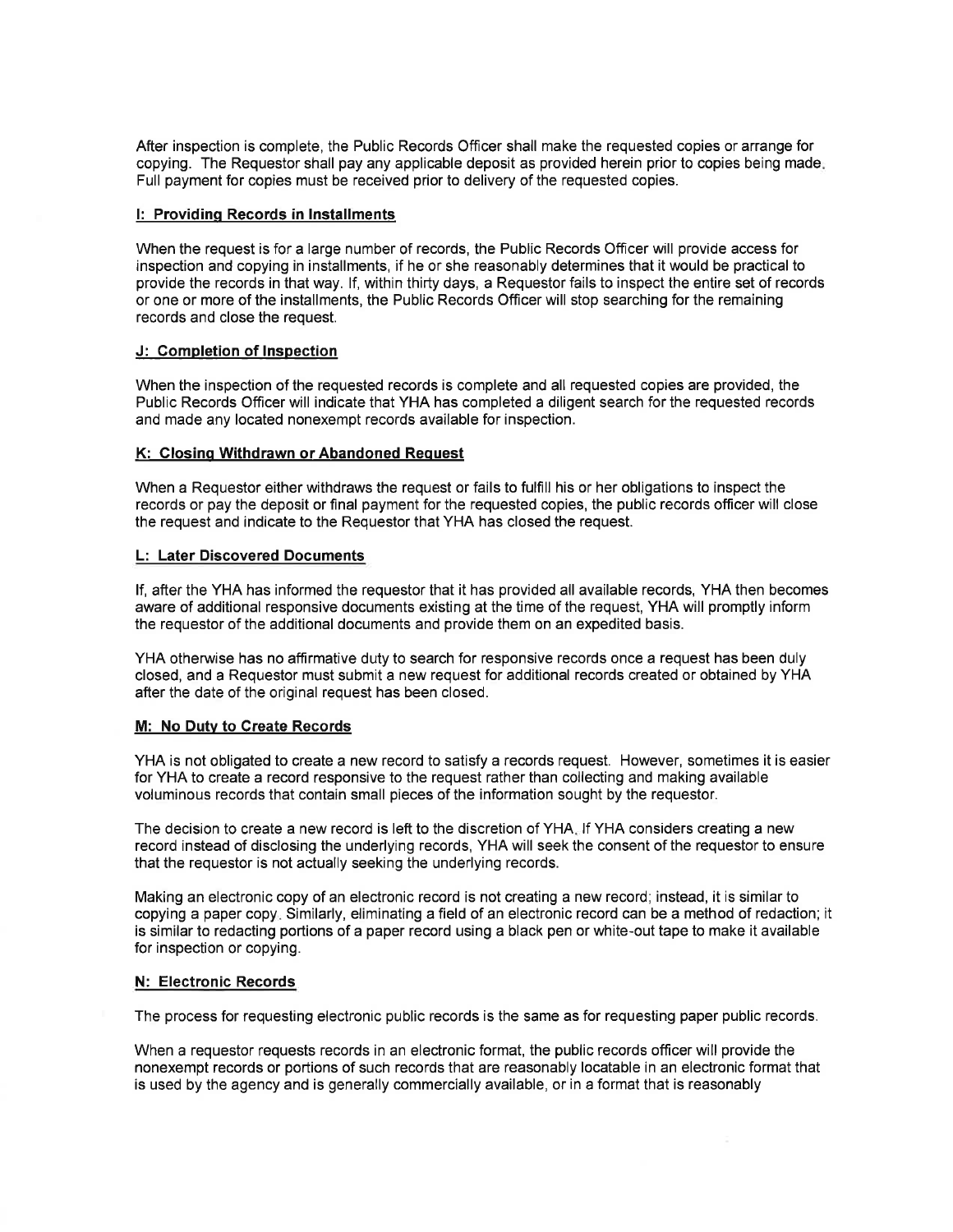translatable from the format in which the agency keeps the record. Costs for providing electronic records are governed by WAC 44-14-07003, as currently enacted or hereafter amended from time-to-time. WAC 44-14-07003 provides, in relevant part:

"As with charges for paper copies, "actual cost" is the primary factor for charging for electronic records. In many cases, the "actual cost" of providing an existing electronic record is de minimis. [...] However, if the agency has a paper-only copy of a record and the requestor requests an felectronic] copy, the agency incurs an actual cost in scanning the record (if the agency has a scanner at its offices). Therefore, an agency can establish a scanning fee for records it scans."

With the consent of the requestor, the agency may provide customized access under RCW 43.41A.130 if the record is not reasonably locatable or not reasonably translatable into the format requested. The YHA may charge a fee consistent with RCW 43.41A.130 for such customized access.

#### **OBLIGATIONS OF REQUESTORS**

A Requestor must give an agency reasonable notice that the request is being made pursuant Public Records Act. Requestors are encouraged to cite or name the act but are not required to do so. A request using the terms "public records," "public disclosure," "FOIA," or "Freedom of Information Act" should provide YHA with reasonable notice in most cases. Requestors must not submit "stealth" requests, which are requests buried in another document in an attempt to trick YHA into not responding. Requestors are thus encouraged to use YHA's form for records requests.

A requestor must request an "identifiable record" or "class of records" before YHA will respond to it. An "identifiable record" is one that YHA's Public Records Officer and staff can reasonably locate; however, a requestor is not required to identify the exact record sought. The act does not allow a Requestor to search through YHA's files for records which cannot be reasonably identified or described. Requests for information in general are not requests for identifiable records, and YHA is not required to conduct legal research quised in the form a request where the request does not indicate an identifiable record.

When a request uses an inexact phrase such as all records "relating to" a topic (such as "all records relating to the property tax increase"). YHA may interpret the request to be for records which directly and fairly address the topic, and YHA may seek clarification of the request.

#### **EXEMPTIONS**

The Public Records Act provides that a number of types of documents are exempt from public inspection and copying. In addition, documents are exempt from disclosure if any other statute exempts or prohibits disclosure. Requestors should be aware of exemptions, outside the Public Records Act, that restrict the availability of some documents held by YHA for inspection and copying.

YHA has adopted, and incorporates by reference herein, those exemptions set forth for municipalities in the most recent list of "other statutes" which is made part of a publication by Municipal Research and Services Center (MRSC), "Public Records Act for Washington Cities, Counties, and Special Purpose Districts", Appendix C thereto, which is presently accessible at

http://www.mrsc.org/publications/pra12.pdf. Attached hereto as Appendix B is a reproduction of said list, which may be updated from time-to-time published by MRSC or through YHA's own efforts.

Appendix B and reference to the list created and maintained by MRSC is for informational purposes only and YHA's failure to list an exemption shall not affect the efficacy of any exemption.

YHA is prohibited by statute from disclosing lists of individuals for commercial purposes.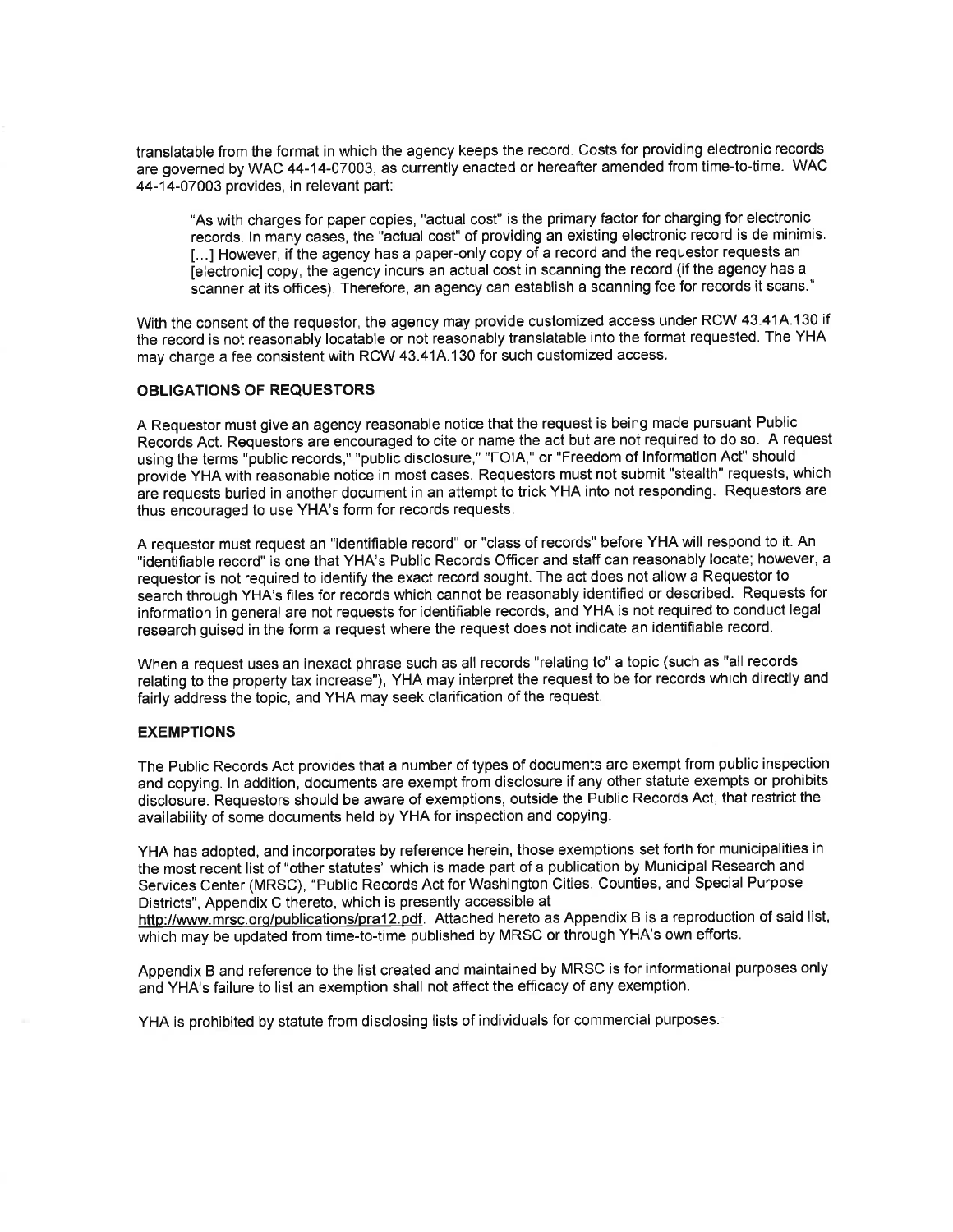#### **RECORD PRESERVATION**

If a requested record is scheduled shortly for destruction, and YHA receives a public records request for it. YHA will not destroy the record until the request is resolved. Once a request has been closed, YHA can destroy the requested records in accordance with its retention schedule.

YHA will comply with state and federal laws affecting the maintenance and retention of public records, including but not limited to the guidelines promulgated by the Washington Secretary of State for Housing Authorities, as currently promulgated or as they may be amended from time-to-time, which are accessible through the Secretary of State website at:

http://www.sos.wa.gov/archives/RecordsRetentionSchedules.aspx

# COSTS OF PROVIDING COPIES OF PUBLIC RECORDS

There is no fee for inspecting public records in person at YHA's main office. For records requests requiring copies of documents, a Requestor will pay the appropriate reproduction and mailing costs. The Public Records Officer may elect to waive these fees, and fees may be increased from time-to-time based upon YHA's actual costs and as provided for by the PRA and regulations.

| Black & White Copies (per side)               | \$0.15 per page                                                                                               |
|-----------------------------------------------|---------------------------------------------------------------------------------------------------------------|
| Color Copies $(8.5 \times 11)$                | \$0.15 per page                                                                                               |
| Color Copies (larger than 8.5 x 11)           | \$(actual cost to reproduce)                                                                                  |
| Scanning & PDFs (to supply electronic copies) | \$0.10 per page                                                                                               |
| <b>Other Electronic Documents</b>             | \$(actual cost to reproduce)                                                                                  |
| CD-ROM or DVD                                 | \$1.00 per disc, plus scanning, PDF, or electronic<br>document transfer fees                                  |
| Mailing                                       | Actual cost of postage and mailing materials                                                                  |
| E-mailing                                     | No charge except for charges associated with<br>reproducing records into an electronic format for<br>sending. |

Before beginning to make the copies, the Public Records Officer may require a deposit of up to ten percent of the estimated costs of copying all the records selected by the requestor. The Public Records Officer may also require the payment of the remainder of the copying costs before providing all the records, or the payment of the costs of copying an installment before providing that installment. YHA will not charge sales tax when it makes copies of public records.

Payment may be made by cash, check, or money order to Yakima Housing Authority.

# REVIEW OF DENIALS OF PUBLIC RECORDS REQUESTS

Any person who objects to the initial denial or partial denial of a records request may petition in writing (including e-mail) to the Public Records Officer for a review of that decision. The petition must include a copy of or reasonably identify the written statement by the public records officer or designee denying the request.

The Public Records Officer will promptly provide the petition and any other relevant information to (public records officer's supervisor or other agency official designated by the agency to conduct the review). That person will immediately consider the petition and either affirm or reverse the denial within two business days following YHA's receipt of the petition, or within such other time as YHA and the Requestor mutually agree.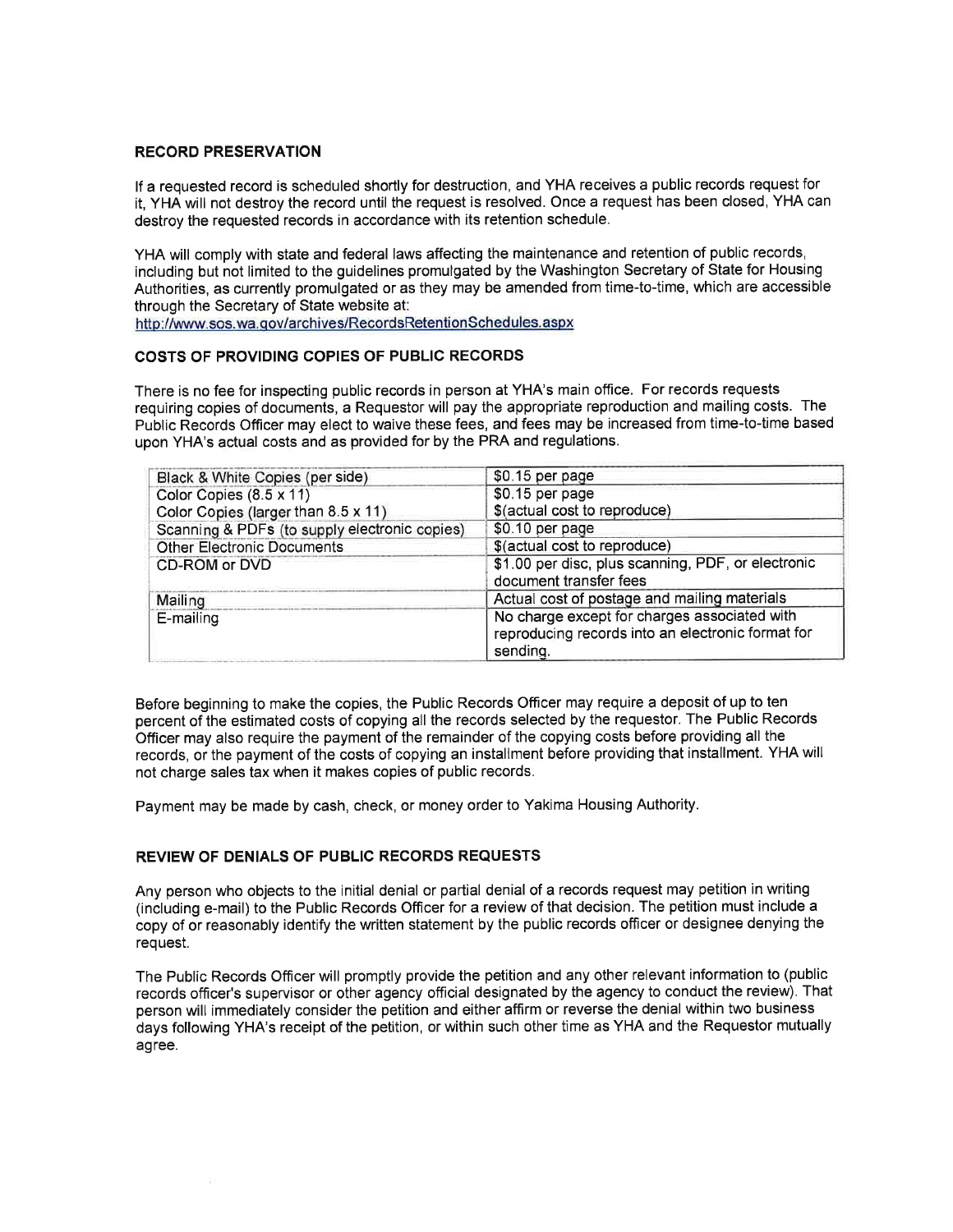Any person may obtain court review of denials of public records requests pursuant to RCW 42.56.550 at the conclusion of two business days after the initial denial regardless of any internal administrative appeal.

#### **DISCLAIMER OF LIABILITY**

Neither YHA nor any of its directors, officers, officials, employees, custodians, agents, or subcontractors shall be liable, nor shall cause of action exist, for any loss or damage based upon release of public records if the person releasing the records acted in good faith in attempting to comply with this policy and the laws and regulations from which it stems. This policy is not intended to either expand or restrict the rights of disclosure or privacy as they exist under state and federal law. Despite the use of any mandatory terms such as "shall" or "will", nothing in this policy is intended to impose mandatory duties on YHA, its directors, officers, officials, employees, custodians, agents, or subcontractors beyond those imposed by state and/or federal law.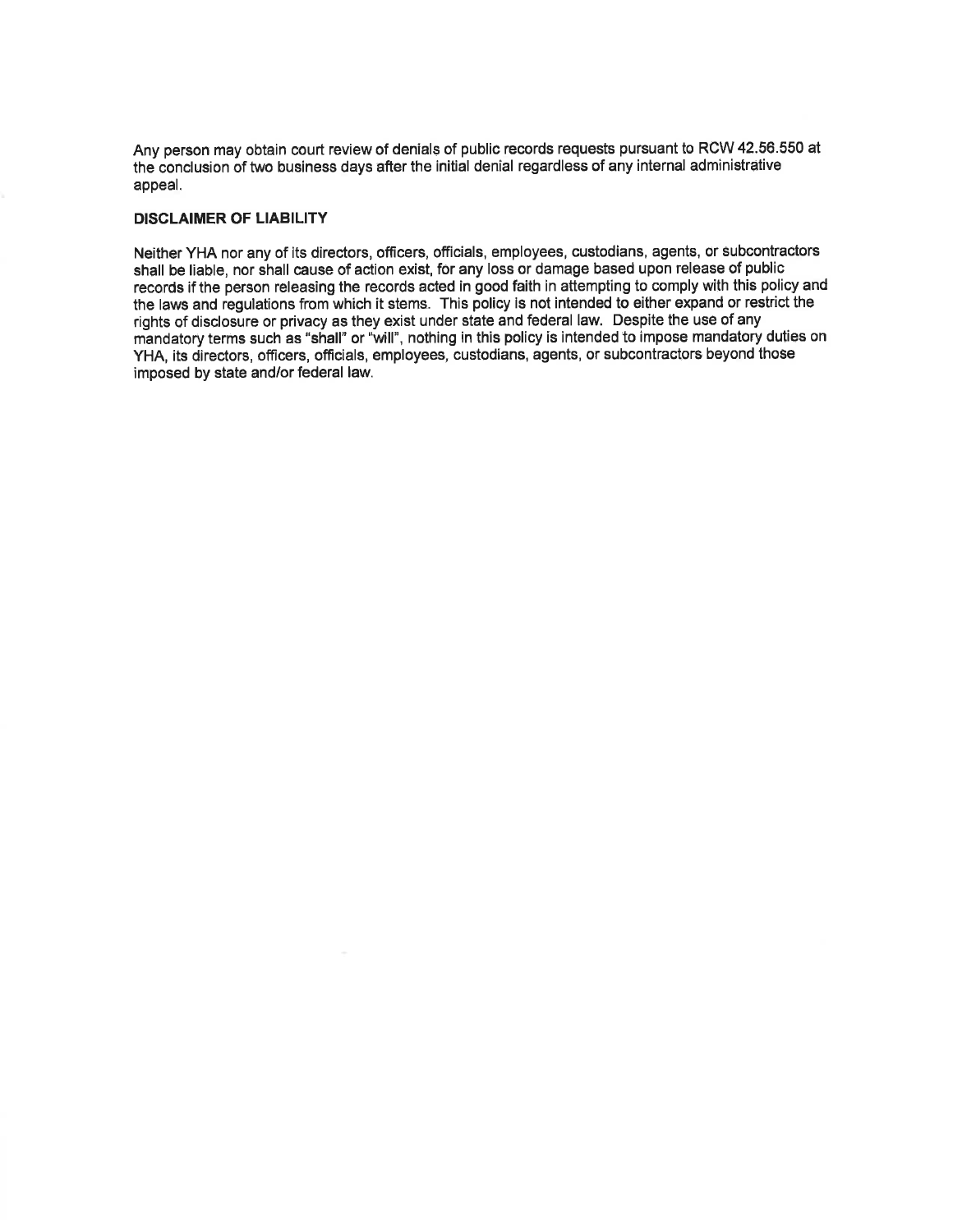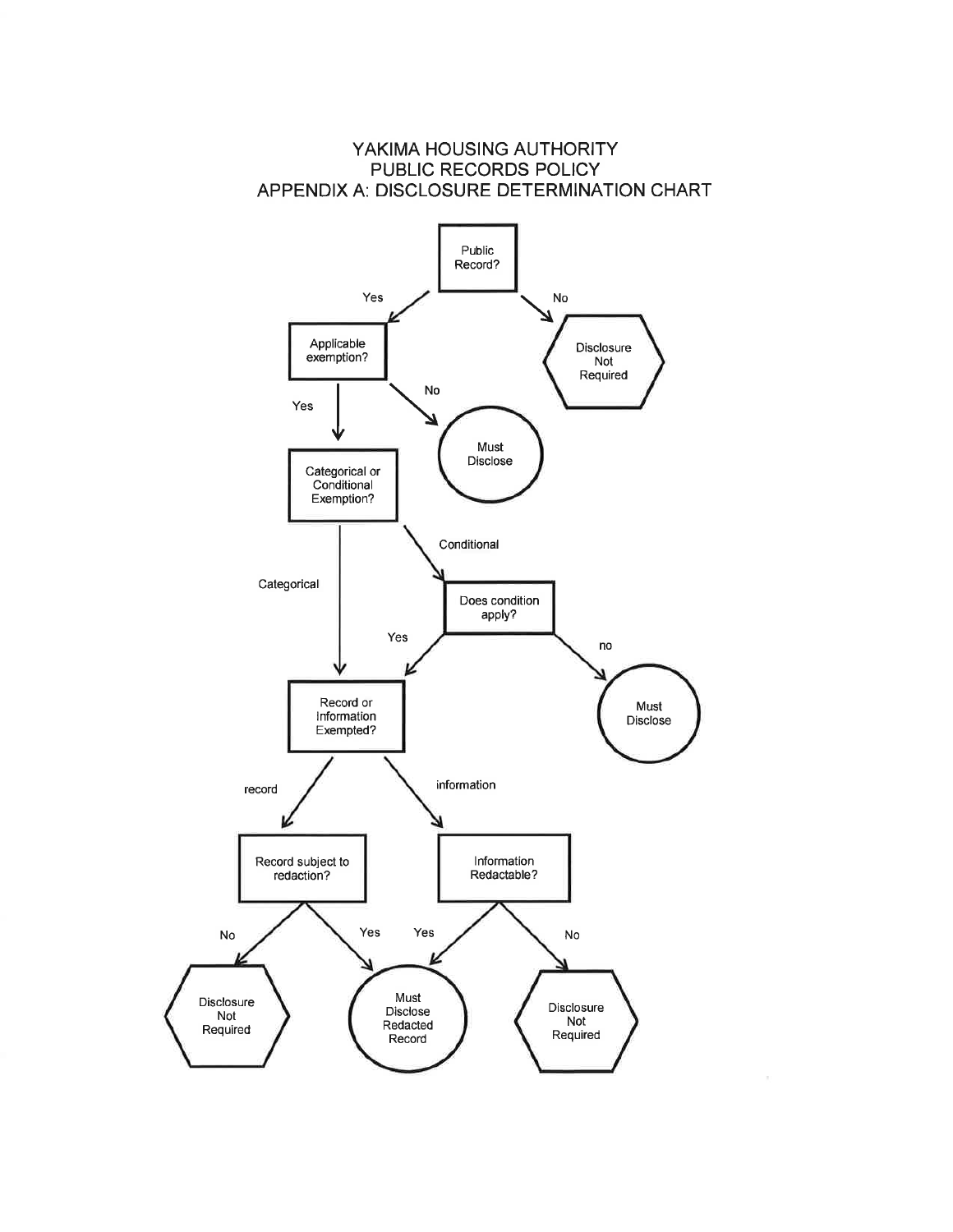# Yakima Housing Authority<br>Public Records Policy<br>Appendix B: Exemption and Prohibition Statutes Not Listed in Chapter 42.56 RCW

# **Washington State Statutes**

| RCW 2.64.111       | Documents regarding discipline/retirement of judges                 |
|--------------------|---------------------------------------------------------------------|
| RCW 2.64.113       | Confidentiality - violations                                        |
| RCW 4.24.550       | Information on sex offenders                                        |
| RCW 5.60.060       | Privileged communications                                           |
| RCW 5.60.070       | Court-ordered mediation records                                     |
| RCW 7.68.140       | Victims' compensation claims                                        |
| RCW 7.69A.030(4)   | Child victims and witnesses - protection of identity                |
| RCW 7.69A.050      | Rights of child victims and witnesses - addresses                   |
| RCW 7.75.050       | <b>Records of Dispute Resolution Centers</b>                        |
| RCW 9.02.100       | Reproductive privacy                                                |
| RCW 9A.82.170      | Financial institution records - wrongful disclosure                 |
| RCW 9.51.050       | Disclosing transaction of grand jury                                |
| RCW 9.51.060       | Disclosure of grand jury deposition                                 |
| RCW 9.73.090(1)(c) | Prohibition regarding specified emergency response personnel        |
|                    | recordings                                                          |
| RCW 10.27.090      | Grand jury testimony/evidence                                       |
| RCW 10.27.160      | Grand jury reports - release to public only by judicial order       |
| RCW 10.29.030      | Organized crime special inquiry judge                               |
| RCW 10.29.090      | Records of special inquiry judge proceedings                        |
| RCW 10.52.100      | Records identifying child victim of sexual assault                  |
| RCW 10.77.210      | Records of persons committed for criminal insanity                  |
| RCW 10.97.040      | Criminal history information released must include disposition      |
| RCW 10.97.050      | Conviction and criminal history information                         |
| RCW 10.97.060      | Deletion of certain criminal history record information, conditions |
| RCW 10.97.070      | Disclosure of identity of suspect to victim                         |
| RCW 10.97.080      | Inspection of criminal record by subject                            |
| RCW 13.32A.090     | Crisis residential centers notice to parent about child             |
| RCW 13.34.115      | Court dependency proceedings                                        |
| RCW 13.40.217      | Juveniles adjudicated of sex offenses - release of information      |
| RCW 13.50.010      | Maintenance of and access to juvenile records                       |
| RCW 13.50.050      | Juvenile offenders                                                  |
| RCW 13.50.100      | Juvenile/children records not relating to offenses                  |
| RCW 13.60.020      | Missing children information                                        |
| RCW 13.70.090      | Citizen juvenile review board - confidentiality                     |
| RCW 18.04.405      | Confidentiality of information gained by CPA                        |
| RCW 18.19.060      | Notification to clients by counselors                               |
| RCW 18.19.180      | Confidential communications with counselors                         |
| RCW 19.215.020     | Destruction of personal health and financial information            |
| RCW 19.34.240(3)   | Private digital signature keys                                      |
| RCW 19.215.030     | Compliance with federal rules                                       |
| RCW 26.04.175      | Name and address of domestic violence victim in marriage            |
|                    | records                                                             |
| RCW 26.12.170      | Reports of child abuse/neglect with courts                          |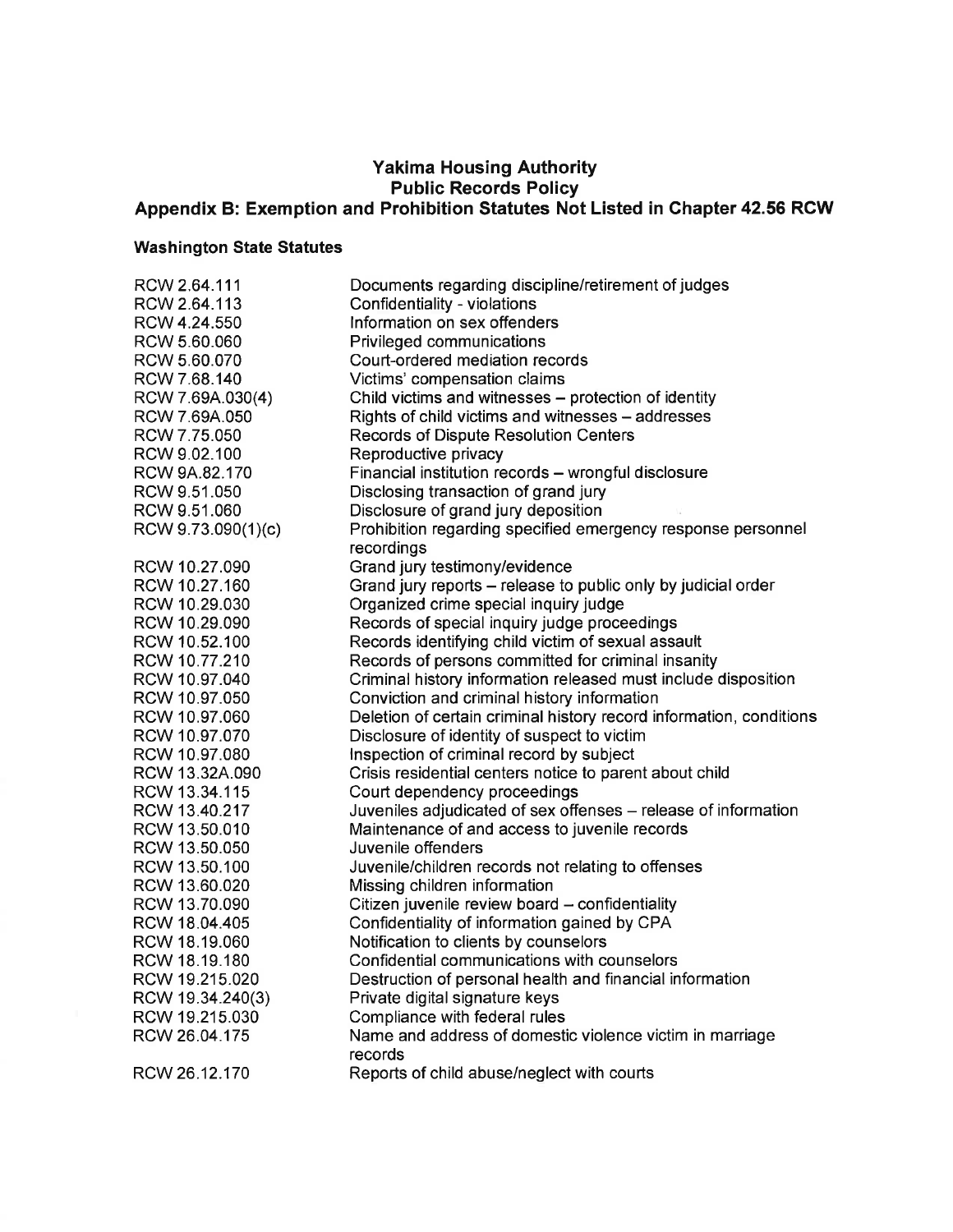| RCW 26.23.050     | Child support orders                                                |
|-------------------|---------------------------------------------------------------------|
| RCW 26.23.120     | Child support records                                               |
| RCW 26.26.041     | Uniform Parentage Act - protection of participants                  |
| RCW 26.26.450     | Confidentiality of genetic testing                                  |
| RCW 26.33.330     | Sealed court adoption records                                       |
| RCW 26.33.340     | Agency adoption records                                             |
| RCW 26.33.343     | Access to adoption records by confidential intermediary             |
| RCW 26.33.345     | Release of name of court for adoption or relinquishment             |
| RCW 26.33.380     | Adoption - identity of birth parents confidential                   |
| RCW 26.44.010     | Privacy of reports on child abuse and neglect                       |
| RCW 26.44.020(19) | Unfounded allegations of child abuse or neglect                     |
| RCW 26.44.030     | Reports of child abuse/neglect                                      |
| RCW 26.44.125     | Right to review and amend abuse finding - confidentiality           |
| RCW 27.53.070     |                                                                     |
|                   | Records identifying the location of archaeological sites            |
| RCW 29A.08.720    | Voter registration records - place of registration confidential     |
| RCW 29A.08.710    | Voter registration records - certain information exempt             |
| Chapter 40.14 RCW | Preservation and destruction of public records                      |
| RCW 42.23.070(4)  | Municipal officer disclosure of confidential information prohibited |
| RCW 42.41.030(7)  | Identity of local government whistleblower                          |
| RCW 42.41.045     | Non-disclosure of protected information (whistleblower)             |
| RCW 46.52.080     | Traffic accident reports - confidentiality                          |
| RCW 46.52.083     | Traffic accident reports - available to interested parties          |
| RCW 46.52.120     | Traffic crimes and infractions - confidential use by police and     |
|                   | courts                                                              |
| RCW 46.52.130(2)  | Abstract of driving record                                          |
| RCW 48.62.101     | Local government insurance transactions - access to information     |
| RCW 50.13.060     | Access to employment security records by local government           |
|                   | agencies                                                            |
| RCW 50.13.100     | Disclosure of non-identifiable information or with consent          |
| RCW 51.28.070     | Worker's compensation records                                       |
| RCW 51.36.060     | Physician information on injured workers                            |
| RCW 60.70.040     | No duty to disclose record of common law lien                       |
| RCW 68.50.105     | Autopsy reports                                                     |
| RCW 68.50.320     | Dental identification records - available to law enforcement        |
|                   | agencies                                                            |
| Chapter 70.02 RCW | Medical records – access and disclosure – entire chapter (HC        |
|                   | providers)                                                          |
| RCW 70.05.170     | Child mortality reviews by local health departments                 |
| RCW 70.24.022     | Public health agency information regarding sexually transmitted     |
|                   | disease investigations - confidential                               |
| RCW 70.24.024     | Transcripts and records of hearings regarding sexually transmitted  |
|                   | diseases                                                            |
| RCW 70.24.105     | HIV/STD records                                                     |
| RCW 70.28.020     | Local health department TB records - confidential                   |
| RCW 70.48.100     | Jail records and booking photos                                     |
| RCW 70.58.055     | Birth certificates - certain information confidential               |
| RCW 70.58.104     | Vital records, research confidentiality safeguards                  |
| RCW 70.94.205     | Washington Clean Air Act - confidentiality of data.                 |
| RCW 70.96A.150    | Alcohol and drug abuse treatment programs                           |
| RCW 70.123.075    | Client records of domestic violence programs                        |
| RCW 70.125.065    |                                                                     |
|                   | Records of rape crisis centers in discovery                         |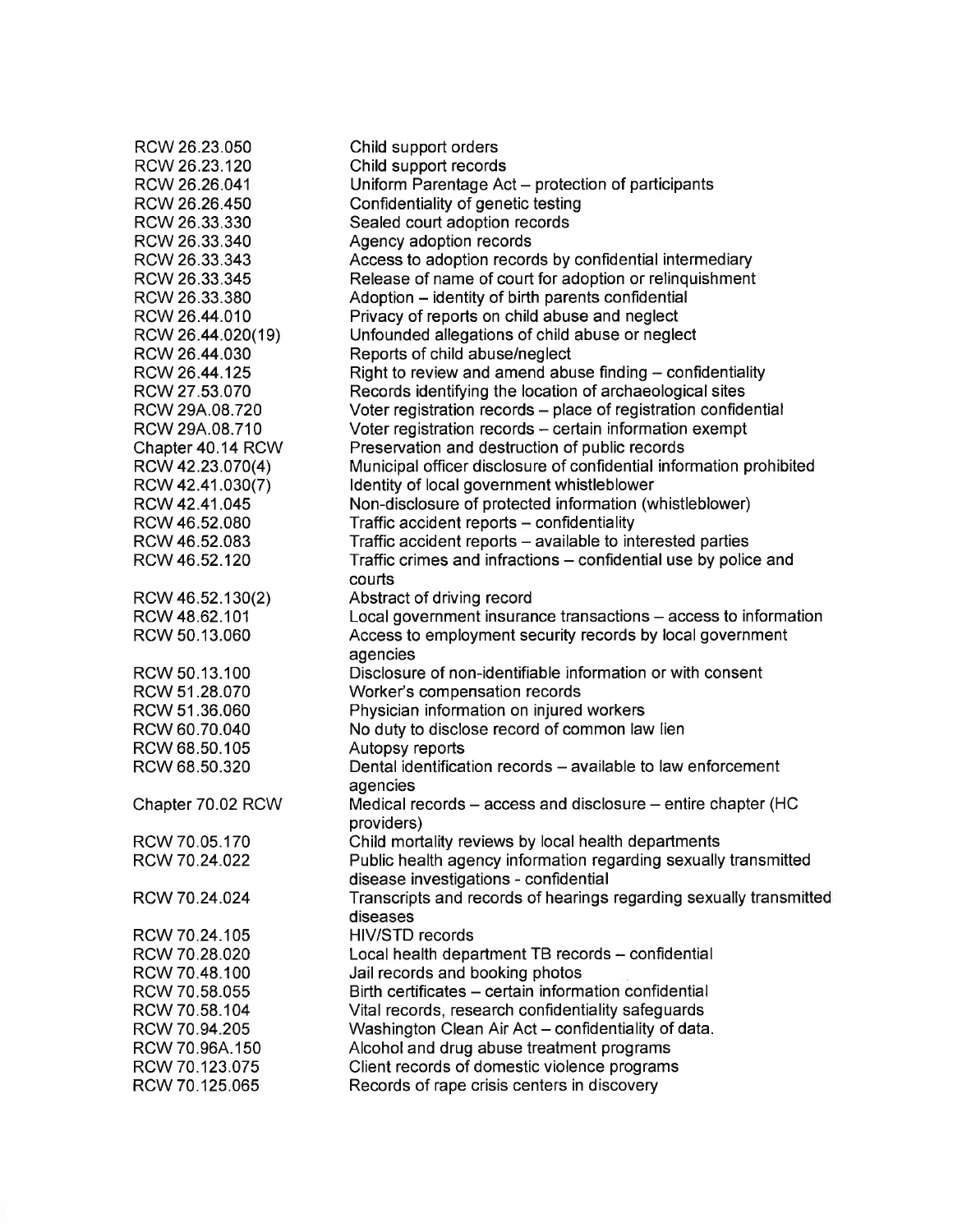| Ch. 70.02 RCW applies to mental health records<br>RCW 71.05.395<br>Information to next of kin or representative<br>RCW 71.05.400 |  |
|----------------------------------------------------------------------------------------------------------------------------------|--|
|                                                                                                                                  |  |
|                                                                                                                                  |  |
| Notice of release or transfer of committed person after offense<br>RCW 71.05.425                                                 |  |
| dismissal                                                                                                                        |  |
| Information that can be released<br>RCW 71.05.427                                                                                |  |
| RCW 71.05.430<br>Statistical data                                                                                                |  |
| Penalties for unauthorized release of information<br>RCW 71.05.440                                                               |  |
| RCW 71.05.445<br>Release of mental health information to Dept. of Corrections                                                    |  |
| Authorization requirements and access to court records<br>RCW 71.05.620                                                          |  |
| Release of mental health treatment records<br>RCW 71.05.630                                                                      |  |
| RCW 71.05.640<br>Access to treatment records                                                                                     |  |
| RCW 71.05.650<br>Accounting of disclosures                                                                                       |  |
| Mental health information system - state, county and regional<br>RCW 71.24.035(5)(g)                                             |  |
| support                                                                                                                          |  |
| networks - confidentiality of client records                                                                                     |  |
| Mental health treatment of minors - records confidential<br>RCW 71.34.200                                                        |  |
| Court records for minors related to mental health treatment<br>RCW 71.34.210                                                     |  |
| RCW 71.34.225<br>Release of mental health services information                                                                   |  |
| Records regarding developmental disability - confidentiality<br>RCW 71A.14.070                                                   |  |
| RCW 72.09.345<br>Notice to public about sex offenders                                                                            |  |
| Disclosure of inmate records to local agencies - confidentiality<br>RCW 72.09.585(3)                                             |  |
| RCW 73.04.030<br>Veterans discharge papers exemption (see related RCW                                                            |  |
| 42.56.440)                                                                                                                       |  |
| Applicants and recipients of public assistance<br>RCW 74.04.060                                                                  |  |
| Food stamp program confidentiality<br>RCW 74.04.520                                                                              |  |
| Medical assistance<br>RCW 74.09.900                                                                                              |  |
| RCW 74.13.121<br>Financial information of adoptive parents                                                                       |  |
| Children in out-of-home placements - confidentiality<br>RCW 74.13.280                                                            |  |
| Child support enforcement - local agency cooperation, information<br>RCW 74.20.280                                               |  |
| Abuse of vulnerable adults - confidentiality of investigations and<br>RCW 74.34.095                                              |  |
| reports                                                                                                                          |  |
| Disclosure of tax information<br>RCW 82.32.330                                                                                   |  |
| Confidential income data in property tax records held by assessor<br>RCW 84.36.389                                               |  |
| Confidential income data supplied to assessor regarding real<br>RCW 84.40.020                                                    |  |
| property                                                                                                                         |  |

# Selected Federal Confidentiality Statutes and Rules

ŝ,

| 18 USC § 2721 - 2725           | Driver and License Plate Information                      |
|--------------------------------|-----------------------------------------------------------|
| 20 USC § 1232g                 | Family Education Rights and Privacy Act                   |
| 23 USC § 409                   | Evidence of certain accident reports                      |
| 42 USC 290dd-2                 | <b>Confidentiality of Substance Abuse Records</b>         |
| 42 USC § 405(c)(2)(C)(viii)(l) | Limits on Use and Disclosure of Social Security Numbers.  |
| 42 USC 654(26)                 | <b>State Plans for Child Support</b>                      |
| 42 USC 671(a)(8)               | State Plans for Foster Care and Adoption Assistance       |
| 42 USC 1396a(7)                | <b>State Plans for Medical Assistance</b>                 |
| 7 CFR 272.1(c)                 | <b>Food Stamp Applicants and Recipients</b>               |
| 34 CFR 361.38                  | <b>State Vocational Rehabilitation Services Programs</b>  |
| 42 CFR Part 2 (2.1 - 2.67)     | Confidentiality of Alcohol and Drug Abuse Patient Records |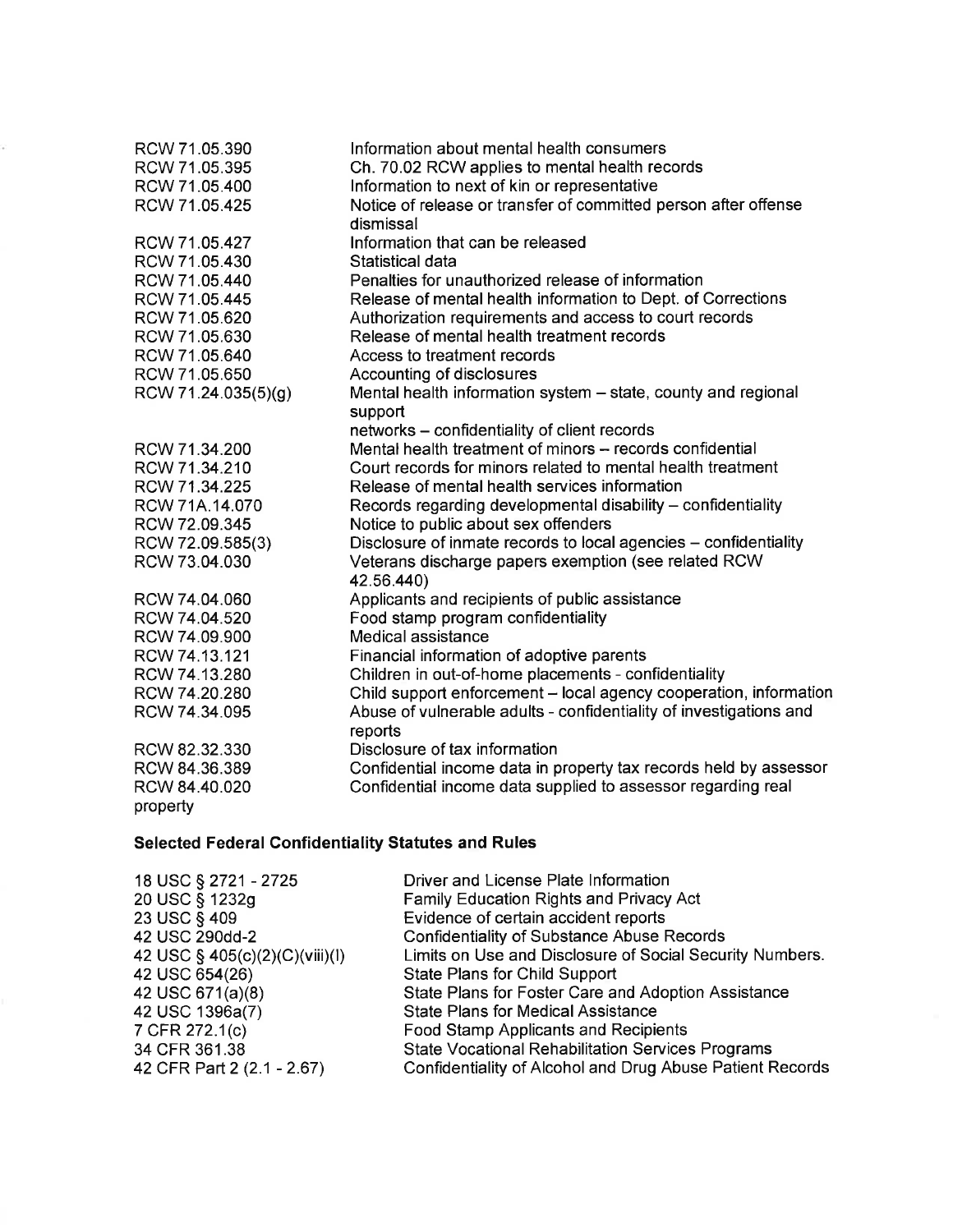| 42 CFR 431.300 - 307  | Safeguarding Information on Applicants and Recipients of    |
|-----------------------|-------------------------------------------------------------|
|                       | <b>Medical Assistance</b>                                   |
| 42 CFR 483.420        | Client Protections for Intermediate Care Facilities for the |
|                       | <b>Mentally Retarded</b>                                    |
| 42 CFR 5106a(b)(2)(A) | Grants to States for Child Abuse and Neglect Prevention     |
|                       | and Treatment Programs                                      |
| 45 CFR 160-164        | <b>HIPAA Privacy Rule</b>                                   |
| 46 CFR 40.321         | USCG regulations regarding confidentiality of drug and      |
|                       | alcohol test results done by marine employers               |
|                       |                                                             |

 $\tilde{\theta}$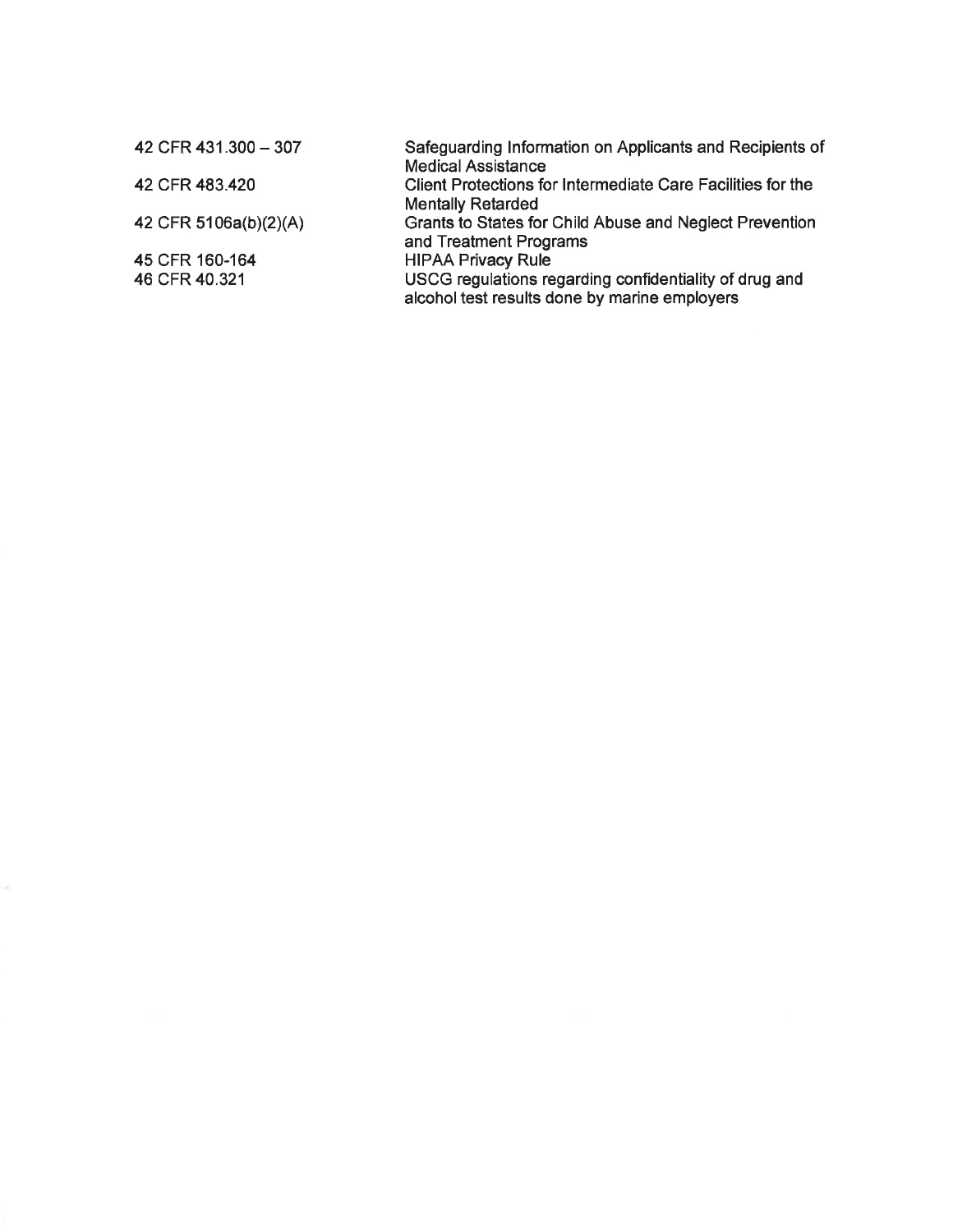# **RESOLUTION 18-870 ATTACHMENT**

The following shall amend and replace YHA's current Public Records Policy section titled "COSTS OF PROVIDING COPIES OF PUBLIC RECORDS":

# **COSTS OF PROVIDING COPIES OF PUBLIC RECORDS**

There is no fee for inspecting public records in person at YHA's main office. For records requests requiring physical or electronic reproduction of documents, a Requestor will pay the appropriate reproduction and transmission costs as established under this section. The Public Records Officer may elect to waive these costs, and costs may be increased from time-to-time as allowed by the PRA and applicable regulations established by the Washington State Attorney General's Office. YHA does not calculate the actual costs for providing public records because YHA doing so would be unduly burdensome for the following reasons:

- A. YHA employees fewer than 40 employees. YHA only has one designated Public Records Officer who has other primary duties as the assistant to YHA's Executive Director, which is a full-time position.
- B. All employees may be called upon to contribute to production of public records requests, and all employees earn different salaries or have different rates of pay, which would require that the Public Records Officer be privy to their salaries as part of calculating actual costs of record production.
- C. Employees supplying records to the Public Records Officer would have to track time spent, thereby creating an additional burden for those employees and work that is not otherwise assigned in most employees' primary job descriptions.
- D. The Public Records Officer would also be required to maintain a record of all employees contributing to each part of a public record request and potentially charge different amounts for multiple pages;
- E. Calculating the portion of the machines and supplies used toward scanning or copying public records would require knowledge of the cost of supplies and an in-depth analysis of timing and application multiplied by each contributing employee's hourly rate of pay;
- F. The response time to a public records request may be delayed in order to calculate scanning or copying costs and create an invoice with different rates of reproduction.

Unless waived by the Public Records Officer, the following standard charges apply for reproduction and delivery of public records:

- A. \$0.15 per page for photocopies of public records, printed copies of electronic records if requested by the person requesting records, and/or for the use of agency equipment to photocopy public records if such use is permitted by the Public Records Officer;
- B. \$0.10 per page for public records scanned into an electronic format or for the use of agency equipment to scan records if such use is permitted by the Public Records Officer;
- C. \$0.05 per each four electronic files or attachments uploaded to email, cloud-based data storage service, or other means of electronic delivery;
- D. \$0.10 per gigabyte for the transmission of public records in an electronic format or for the use of agency equipment to send the records electronically if such use is permitted by the Public Records Officer; and
- E. The actual cost of any digital storage media or device provided by the agency, the actual cost of any container or envelope used to mail records to the requestor, and actual postage or delivery charges

YHA will take reasonable steps to provide records in the most efficient manner available to YHA in its normal operations. Standard charges may be combined to the extent that more than one type of charge applies to copies produced in response to a particular request. If requested, YHA will provide a summary of the applicable charges before any copies are made and the requestor may revise the request to reduce the number of copies to be made and reduce the applicable charges.